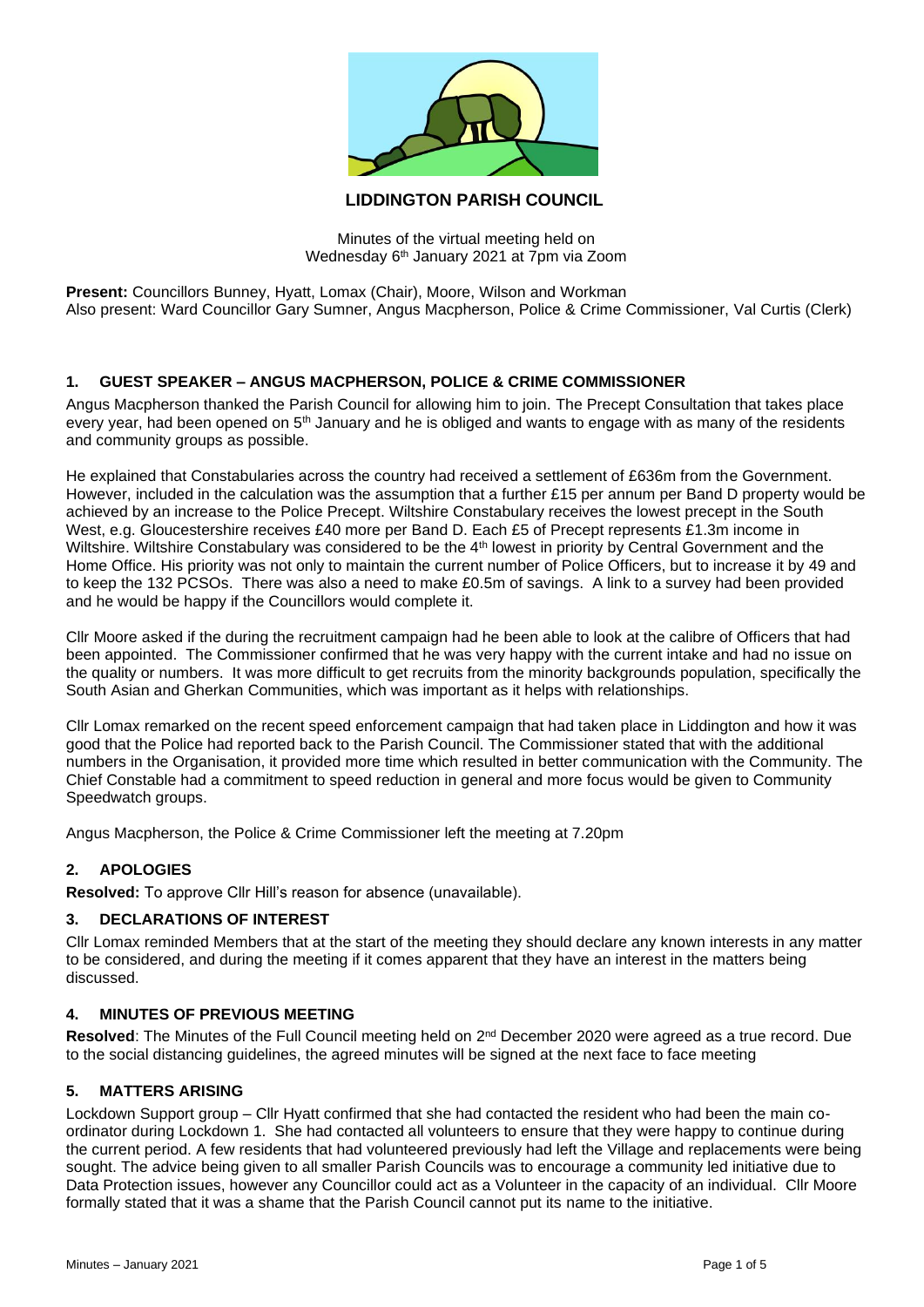Sarsen Stones – A local resident had several in his garden that the Parish Council could take and make use of. Due to the size and weight of the stones a small trailer was needed to transport them. This will be addressed once the current social distancing guidelines had eased.

Trough – no progress had been made in finding a willing volunteer to maintain it. A further attempt to be included in the Lyden Magazine **Action – Clerk**

Tree Planting initiative – Cllr Lomax asked Cllr Sumner if any trees were available to be planted within the Village. Cllr Sumner did not believe that there is a suitable size land available as it was not aimed at individual plantings.

Play area – fencing off. Cllr Wilson confirmed that 68m fencing was required. Once the budget had been set and monies allocated to projects, assuming that there was an amount available, quotes would be requested.

Allotments – The amount required to cover the cost of the Diocese' legal fees had been transferred to Bower Bailey's client account. They had contacted the Diocese solicitors the first day after the Christmas/New Year break but to date no response had been received.

Badbury Park – Swindon Borough Council had confirmed that a Community Governance Review would be considered later in 2021, after the forthcoming elections. Cllr Wilson proposed that no further action to be taken in relation to the request from the Badbury Park resident's group at this moment in time.

## *6.* **PUBLIC SESSION**

As no members of the public were in attendance or had made representations, the Parish Council continued with the meeting

### **7. PLANNING MATTERS**

#### **(a) To consider any planning applications:**

**Application:** S/20/1602 (13th January 2021) **Location:** Great Western Hospital, Marlborough Road SN3 6BB **Proposal:** Demolition and replacement of the existing temporary Clover Building to accommodate the Urgent Treatment Centre

Cllr Moore explained that Great Western Hospital was looking to replace the urgent treatment centre (UTC) and build a temporary pharmacy, temporary UTC and offices for some ancillary services. He believed that the application was defective as it was lacking some information. There was no projection for the increase in population and showed a net loss of car parking availability. The report from the Transport experts was not good. He believed that that were no fundamental objectives. However, there was no details for the demolition process and not enough detail had been provided for car parking.

**Resolved:** The Meeting agreed that the following response should be submitted:

Liddington Parish Council has no fundamental objections to this proposal.

However, the following areas need to be addressed

- No details have been provided for the demolition process
- Not enough detail has been provided with regards to car parking during the demolition/construction phases and beyond
- The process for hazardous substances and effluent
- **(b) To note any decisions:**

The Meeting noted that no decisions had been received

#### **8. WARD COUNCILLOR REPORT**

Gigabyte fibre – a successful Zoom meeting took place on  $5<sup>th</sup>$  January with Openreach and residents. Currently working on holding a similar meeting with a broadband provider (re-seller) to answer any questions regarding what happens after Openreach has completed connections. Any relevant questions send to Cllr Sumner. Cllrs Bunney and Moore asked if Medbourne Lane and Church Road had now been included and were being costed out. Cllr Sumner confirmed that Openreach had committed to reply as to whether those roads can be included or as a Phase 2. Cllr Wilson raised concern that the Government was intending to remove copper wiring by 2025, the job needed to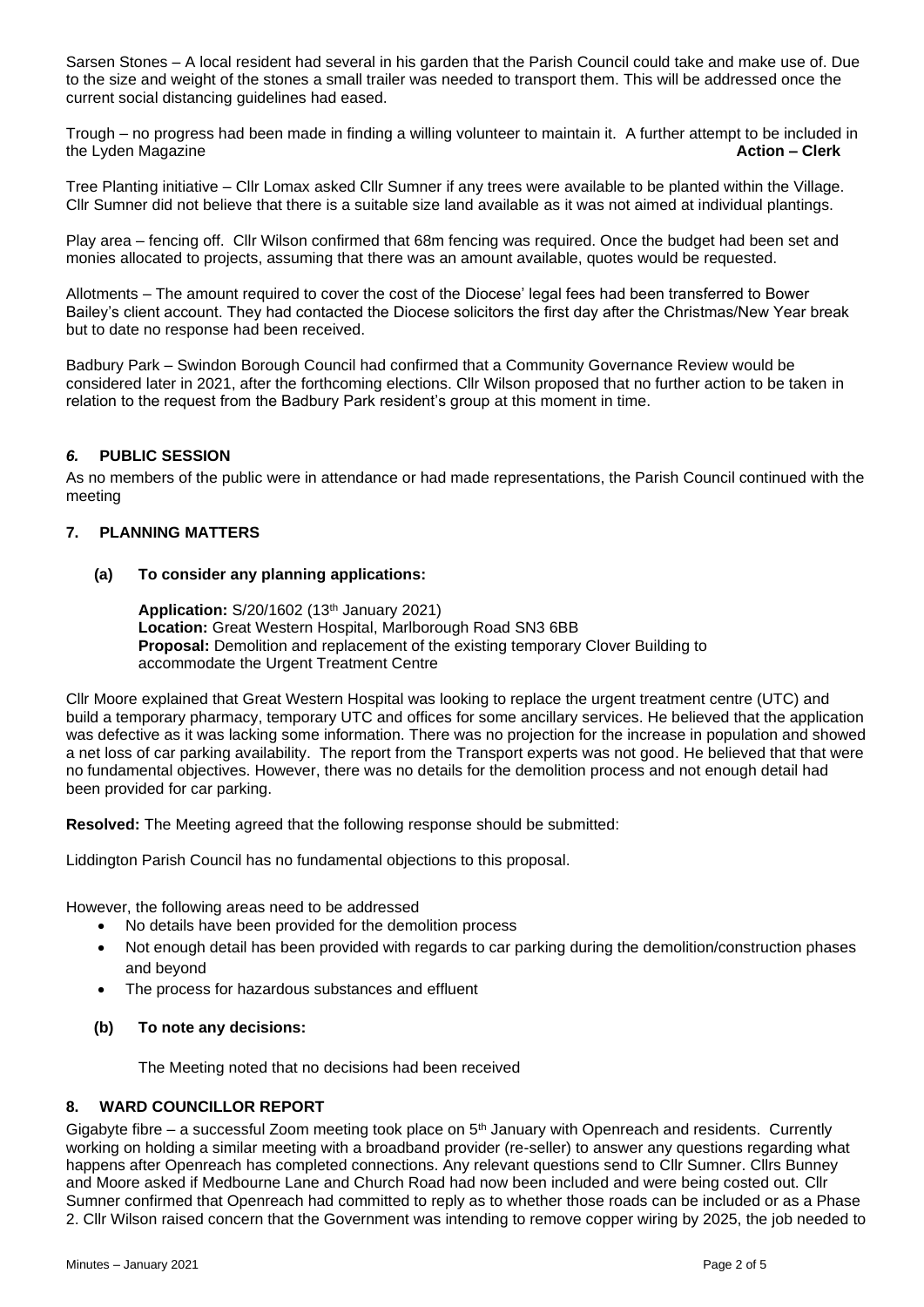be done properly and not piecemeal as appeared to be happening. Cllr Moore asked why Medbourne Lane and other areas had been excluded, if they did not know it was in Liddington, why not? Cllr Sumner stated that there was a requirement for a 90% take up, if not the roll out could not be delivered and then go to Plan B to look at the areas covered and cut out some costs. Cllr Wilson suggested that the Village should have been consulted more as happened with SBC seven years ago when they were able to contribute and use local knowledge. No consultation had taken place with the current offering. Cllr Sumner said that a leaflet drop was being proposed in Wanborough to push for the last 22% take up needed to secure the delivery and there was an opportunity to do the same in Liddington. Cllr Wilson asked for details of the Liddington residents that had pledged their vouchers.

Cllr Lomax commented on a recent article in the Times that had identified J15 of the M4 as one of the worst areas for nitrogen dioxide.

Cllr Sumner left the Meeting at 8.20pm

### **9. FINANCE**

**Resolved:** Councillor Wilson proposed approval of the invoices, standing orders, direct debit, recurring payment and to ratify the payment made between meetings. Cllr Bunney seconded the proposal and was unanimously agreed.

- (a) **To approve payment of the following invoices**:
	- Play Inspection Company Annual play equipment inspection £78
	- Wanborough PCC Lyden Magazine (Clerks copy) £10
	- Chairs Allowance £75
	- Clerks Remuneration £622.62
	- Clerks Administration payment £43.75
- **(b) To approve payment of the following Standing Orders:**
	- Adams & Watt Annual grass cutting contract January instalment £518.57
	- Friends of the Ridgeway  $-$  £15.00
- **(c) To approve the following Direct Debits:**
	- Information Commissioners Office Annual registration fee £35
- **(d) To approve payment of the following recurring payment**
	- Unlimited webhosting (18/01/2021 17/02/2021) £4.19
- (e) **To ratify payments made between meetings**
	- Zoom Standard pro monthly (January) £14.39
- **(f) To receive the monthly accounts reconciliation**
	- The Meeting agreed that the accounts were in good order.
- **(g) To receive Q3 budget monitoring** The meeting agreed that the budget was on track
- (h) **To agree annual budget and precept for 2020/21 -** To continue to maintain the level of service provided Cllr Wilson proposed that a small increase in the precept was necessary. Cllr Bunney seconded the proposal which was unanimously agreed.

**Resolved:** that the precept be set at £18,705, which together with the Council Tax support grant of £455 will make a total income for 2021-22 of £19,160.

## **10. VILLAGE MATTERS**

a) To consider the purchase of a second Speed Indicator Device

The speed device installed by SBC was not currently working, possibly due to the overgrown trees, which was stopping the sunlight and the unit needing cleaning. It was suggested that SBC was asked if it could be moved half way down the hill alongside Hillside Cottages in the first instance. The original post could then be used for a second device that was battery powered.

Cllr Wilson explained that the speed device detected and provided the original speed on entry and then maximum, minimum and average speed data and it appeared to be slowing the traffic speed.

#### **11. DEFIBRILLATOR**

Second Defibrillator - To consider the quote received for the provision of a defibrillator in the kiosk with no power, including a locked cabinet and thermal bag.

Cllr Bunney had spoken to the residents who confirmed that they were still happy to go ahead with housing the second unit in the telephone box. The Parish Council gave agreement in principle to proceeding with the purchase of a second unit. There was a need to confirm the legal implications should the current residents sell the property, first.

**Action - Clerk**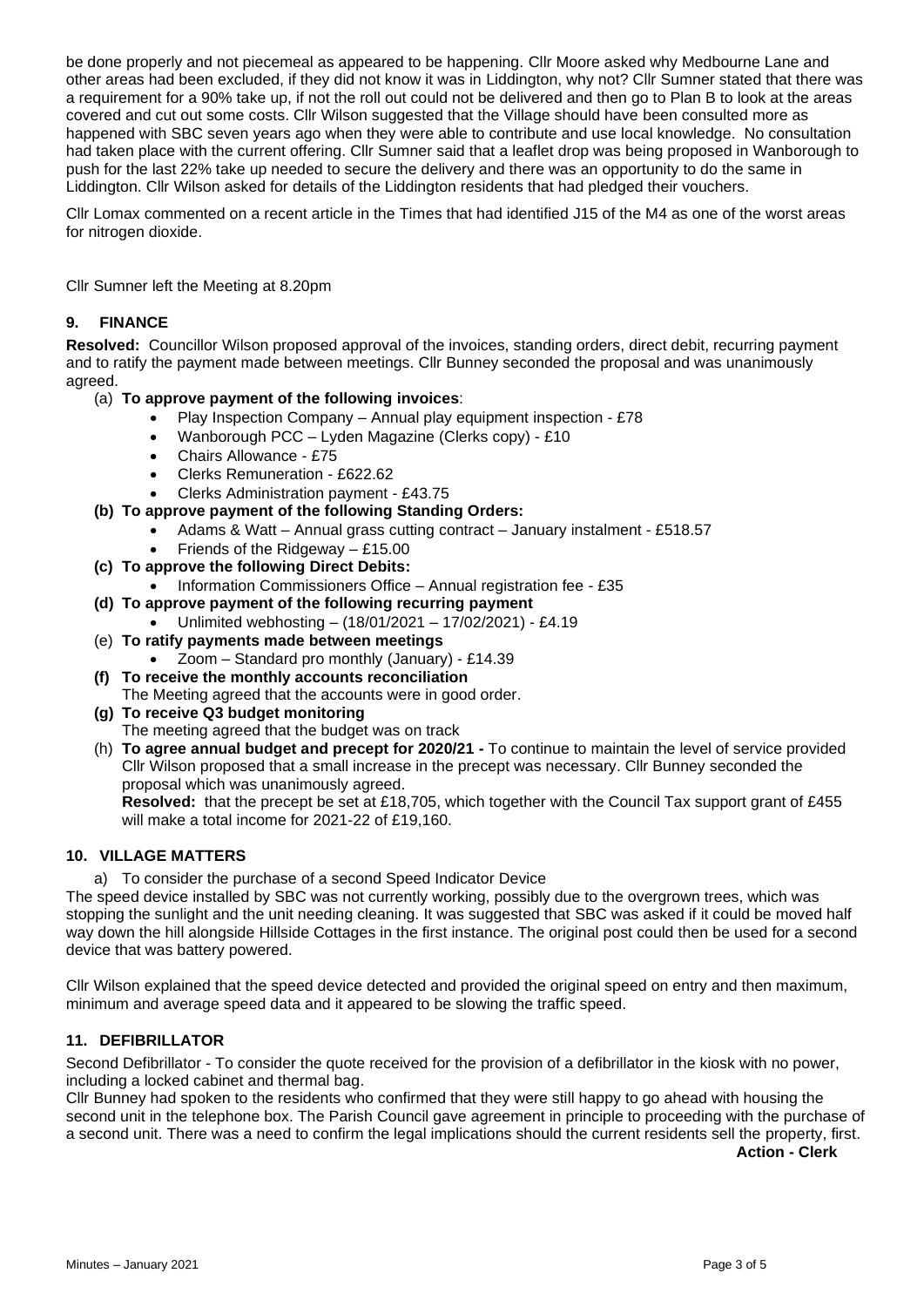# **12. LORD JOEL JOFFE MEMORIAL**

Cllr Workman had made contact with the owners of The Manor and shared pictures of the footpath signs and wording. They had no concerns and the Parish Council could go ahead. Cllr Moore confirmed that the signs would be installed on public land.

Cllrs Lomax and Hill, Mrs Ruth Moore and two Members of the Village Hall Committee had looked at suitable locations for the memorial to be installed in the main hall.

Lady Joffe had given her agreement to the proposal.

# **13. COMPLAINTS PROCEDURE**

To review, approve and adopt an updated Complaints Procedure

**Resolved:** Cllr Lomax proposed the approval and adoption of the Complaints Procedure. Cllr Bunney seconded the proposal and it was unanimously agreed. proposal and it was unanimously agreed.

# **14. HABITUAL & VEXATIOUS COMPLAINANT POLICY**

To review, approve and adopt the Habitual & Vexatious Complainant Policy Resolved: Clir Hyatt proposed the approval and adoption of the Habitual & Vexatious Complainant Policy. Clir<br>Workman seconded the proposal and it was unanimously agreed. **Action Action - Clerk** Workman seconded the proposal and it was unanimously agreed.

## **15. ANNUAL PLAY EQUIPMENT INSPECTION REPORT**

Cllr Bunney had reviewed the report provided by the Play Inspection Company and believed that the comments were relatively low risk.

Litter bin not secured – a concrete base to be used to screw the bin too Picnic tables – a rust treatment and paint will be actioned once the weather improves Bench – one still needed refurbishing – to be actioned once the weather improves Gate post on the entrance into the Playing Field – new cap needed

The large swings were of potential concern as there was an indication that the cross member may be deteriorating. The Play Inspection Company recommended a Resi-PD survey to establish the condition of the timber at its core. A quote for the cost to be requested. **Action - Clerk**

## **16. COUNCILLORS' REPORTS**

Councillors who have attended meetings on behalf of the Parish Council or who are responsible for local schemes, amenities and projects will have the opportunity to provide an update on progress made.

Playing Field – Cllr Bunney confirmed that he had carried out the fortnightly safety inspection on 12<sup>th</sup> & 23<sup>rd</sup> December 2020.

Allotments – no further update

Village Hall Committee – no update was provided as Cllr Hill was not in attendance

Parish Chairs & Clerks Engagement Meeting – Clerk to distribute the Minutes from the last meeting held on 9<sup>th</sup> December 2020 **Action - Clerk**

Town Fund Board – Cllr Wilson confirmed that the next meeting was due to be held on  $15<sup>th</sup>$  January 2021

#### **17. PARISH MAGAZINE**

The Meeting agreed to put the following into the Parish Magazine

- Precept for 2021/22
- Angus Macpherson, Police and Crime Commissioner
- Police action taken
- **Trough**
- Encouragement to sign up for the Gigabyte Fibre offering

#### **18. CORRESPONDENCE**

The Meeting noted that no correspondence for information had been received.

#### **19. ITEMS FOR INFORMATION/FUTURE AGENDA**

To receive information on matters not covered elsewhere & to receive future agenda items